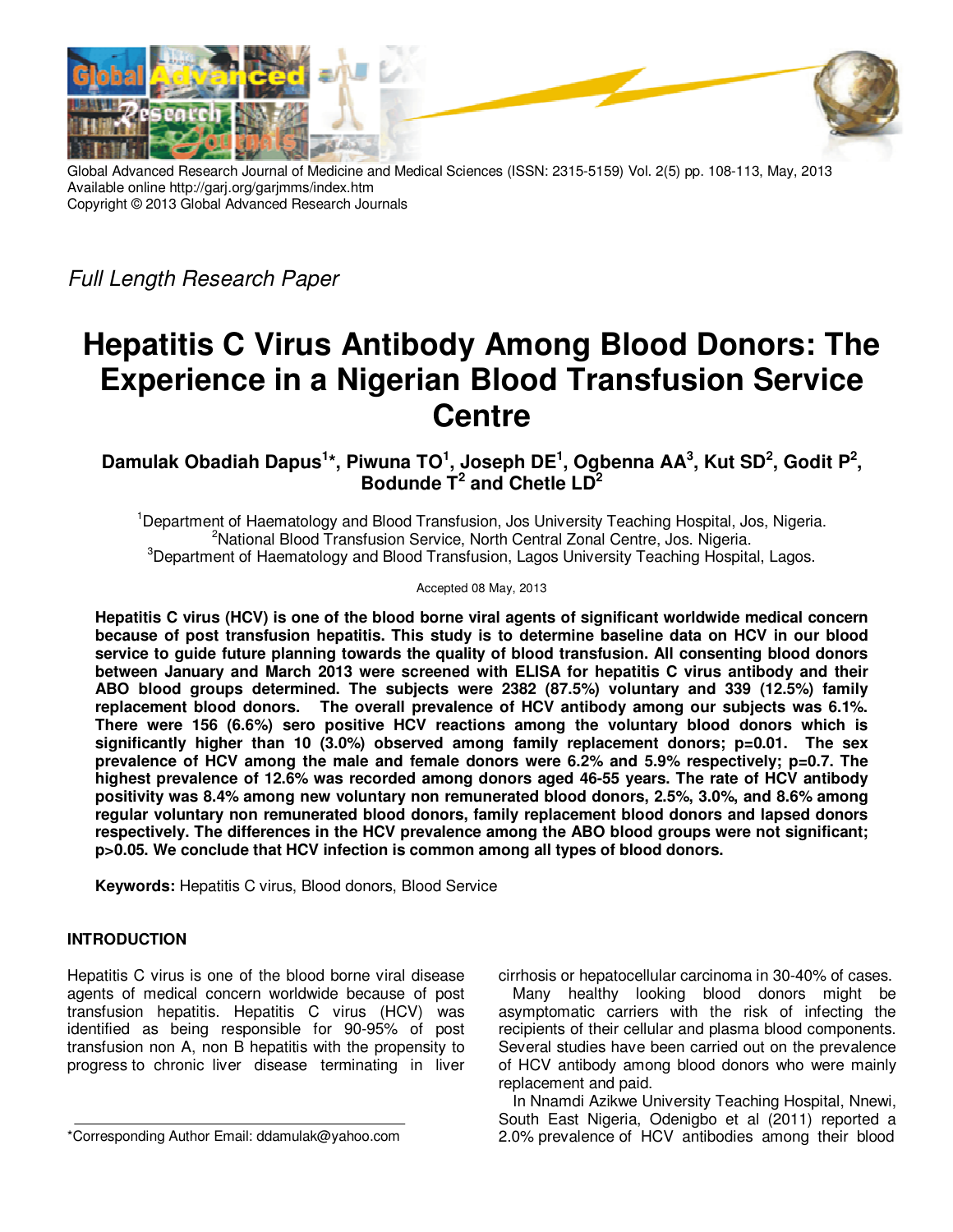donors with the highest rate (3.2%) of positive reaction occurring in the 31-40 years age bracket and a low 1.4% within the ages of 21-30 years. Jeremiah and others (2008), while analyzing HCV antibody positivity in their blood donors who were 88% males and 63% commercial, found 5.0% sero-positivity with highest infection rate among paid donors. The age 21-30 years had the highest rate of infections. 80% of seropositive reactions in their study were among the commercial blood givers. The sex difference in the sero-positivity to HCV in their blood donors was significantly higher among the female donors. Erhabor and colleagues (2006) found an overall rate of 0.5% HCV among their entirely male paid and family replacement blood donors in Port Harcourt, Southern Nigeria. The highest rate of anti HCV antibody positive reaction was within the ages of 18-27 years. While paid donors had a prevalence of 0.8%, family replacement blood donor had a lower 0.2% HCV sero-positivity in the same study. In a 2009 study, Buseri et al reported gross 28.8% transfusion transmissible infections (TTIs) rate, and 2.6% dual infections among a cross section of prospective blood donors in Osogbo, Western Nigeria. They also reported a 6.0% anti HCV antibody in their male dominated blood donors with infection rate being highest in the age range 18-47 years. Udeze et al (2009) found a prevalence of 8.0% anti HCV among their 99.92% male blood donors aged 18-60years. The highest prevalence of 11.5% occurred in the 30-39 year group. Among blood donors in Makurdi, North central Nigeria, Alao et al (2010) reported a prevalence of 5.4% HCV antibody. They found the highest rate of antibody positivity in donors aged above 50 years.

Nkrumah and co-workers (2011) in Ghana, West African, reported a 9.4% antibody marker of HCV in their blood donors drawn from the rural areas where centers for collection of blood are located close to the village communities. The sex prevalence of anti HCV in their study was higher (11.6%) among their male blood donors.

Among blood donors at the Railway Hospital Rawalpindi Pakistan, Mumtaz et al (2002) found a 6.21% HCV and 5.86% HBV prevalence in donated blood. Another study in the Armed Forces Institute of Transfusion in Rawalpindi, Bhatti et al (1996) reported a 4.78% anti HCV among their blood donors.

Fischer (1995) from a study conducted in Anderson Cancer Center, reported the prevalence of 0.5-1.5% sero-positivity to hepatitis C virus in the general population of the United States and 0.65% anti HCV in their blood donors. Jain et al (2003) found an overall prevalence of 1.57% HCV in their blood donors in New Delhi, India with higher rate of infection among their male voluntary blood givers. They noticed the highest rate of 1.62% HCV infection among their repeat donor and 1.55% in first time voluntary blood donors while the age specific rate was highest in the range of 20-29 year blood donors.

Chinparlee et al (2011) studying the impact of 98% coverage on expanded vaccination program in Thailand described decreasing trends of TTIs infections among new donors. He noticed a faster reduction in Hepatitis B virus for which vaccine is available and a slower reduction in HCV that has no Vaccine. He recommended the use of nucleic acid testing of blood donors for HCV to prevent transfusion of antibody negative TTIs contaminated blood.

## **AIMS**

There are insufficient data on the sero-positivity of hepatitis C virus among voluntary blood donors in our setting. The introduction of centralized blood service to source blood from altruistic blood donors calls for generation of baseline data on HCV in this growing type of blood givers to guide future planning for improved quality service delivery.

## **METHODS**

A total of 2721 accepted blood donors who consented to donate blood at the Jos centre of the National Blood Transfusion Service (NBTS) between January and March 2013 were recruited into this prospective study. The donors were classified into family replacement blood donors (FRBD), new voluntary non-remunerated blood donors (NVNRBD), regular voluntary non-remunerated blood donors (RVNRBD) and lapsed voluntary nonremunerated blood donors (LVNRBD). Their biodata were taken before blood donation. At the end of blood donation, 5.0ml of whole blood was collected into plain blood sample container before phlebotomy needle was removed. The blood samples were allowed to clot and retract before sera were separated using Pasteur pipettes. Enzyme linked immunosorbent assay HCV screening was done using Diapro anti HCV kit according to the manufacturer's guide. The epi info software was used for statistical analysis; Chi-square was used to determine significant difference in the prevalence of HCV between groups of donors. P value less than 0.05 was considered significant. Results are presented in tables.

#### **RESULTS**

A total of 2721 blood units from donors were screened for antibody to HCV in this study. The overall prevalence of HCV antibody among our subjects was 6.1%. The subjects were 2382 (87.5%) voluntary and 339 (12.5%) family replacement blood donors. There were 156 (6.6%) sero positive HCV reactions among the voluntary blood donors which is significantly higher than 10 (3.0%) observed among family replacement donors; p=0.01. The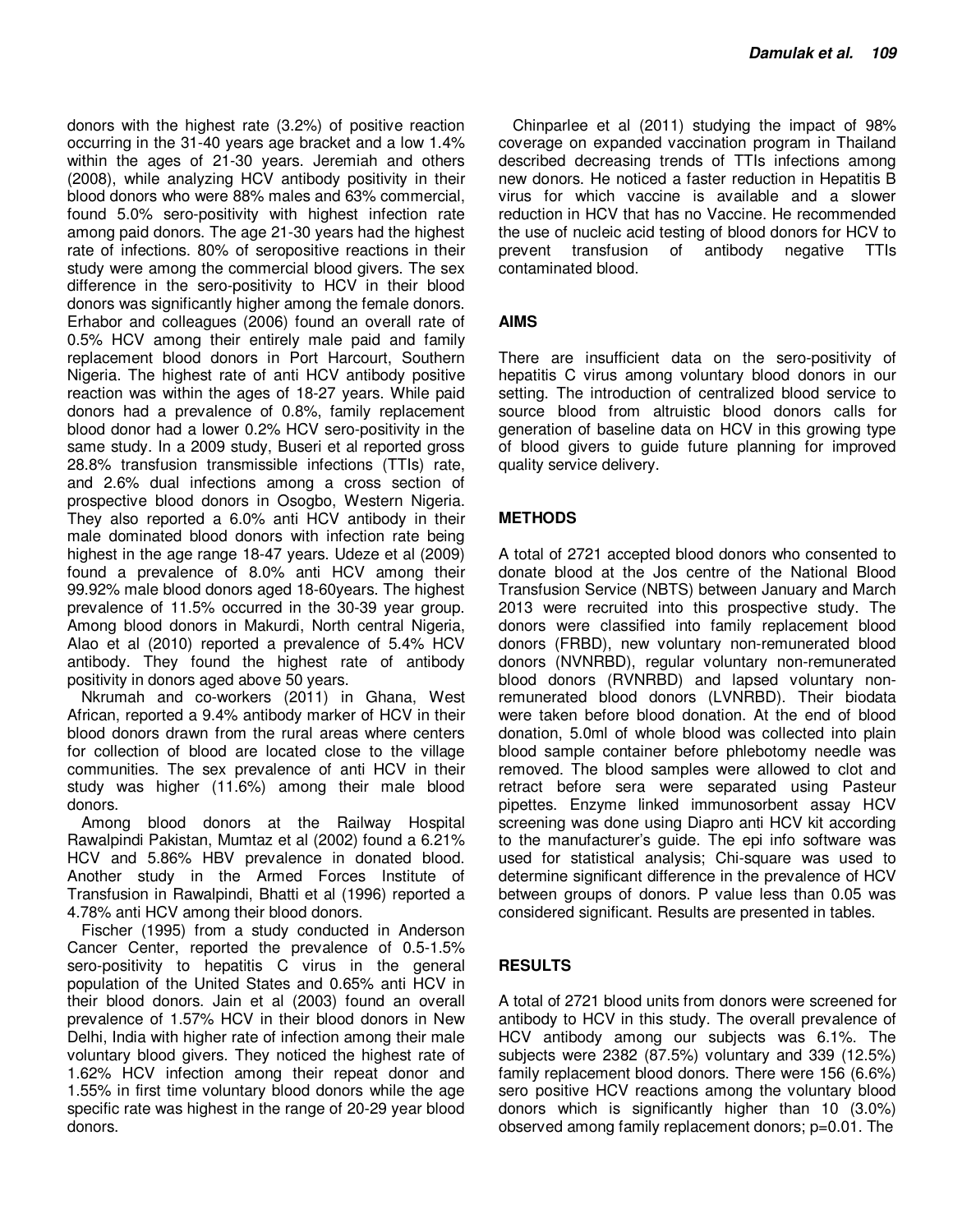| Age range (Years) | No HCV Neg  | <b>No HCV Pos</b> | Total         |
|-------------------|-------------|-------------------|---------------|
| 18 - 25           | 908 (94.1%) | 57 (5.9%)         | 965 (35.5%)   |
| $26 - 35$         | 974 (96.2%) | 38 (3.8%)         | 1012 (37.2%)  |
| $36 - 45$         | 387 (91.9%) | $34(8.1\%)$       | 421 (15.1%)   |
| 46 - 55           | 201 (87.4%) | 29 (12.6%)        | 230 (8.5%)    |
| $56 - 65$         | 83 (89.2%)  | 10 (10.8%)        | 93 (3.4%)     |
| Total             | 2555 (93.9) | 166 (6.1%)        | 2721 (100.0%) |

**Table 1.** Distribution of blood donors according to HCV positive reactions among age groups.

**Table 2:** The comparative prevalence of HCV among age groups

| $%$ HCV | Age range (years) | $%$ HCV | P value  |
|---------|-------------------|---------|----------|
| 5.9%    | $26 - 35$         | 3.8%    | 0.03     |
| 5.9%    | $36 - 45$         | 5.1%    | 0.13     |
| 5.9%    | 46 - 55           | 12.6%   | 0.0004   |
| 5.9%    | 56 - 65           | 10.8%   | 0.06     |
| 3.8%    | $36 - 45$         | 8.1%    | 0.0005   |
| 3.8%    | 46 - 55           | 12.6%   | 0.000001 |
| 3.8%    | 56 - 65           | 10.8%   | 0.002    |
| 5.1%    | 46 - 55           | 12.6%   | 0.50     |
| 5.1%    | $56 - 65$         | 10.8%   | 0.40     |
| 12.6%   | $56 - 65$         | 10.8    | 0.60     |
|         |                   |         |          |

**Table 3.** HCV prevalence among various blood donor types

| Donor type    | $HCV$ Neg $(\%)$ | HCV Pos (%) | Donor type    | HCV Neg $(\%)$ | $HCV$ Pos $(\%)$ | P value  |
|---------------|------------------|-------------|---------------|----------------|------------------|----------|
| <b>FRBD</b>   | 329 (97.0)       | 10(3.0)     | <b>NVNRBD</b> | 1391 (91.6)    | 127 (8.4)        | 0.0006   |
| <b>FRBD</b>   | 329 (97.0)       | 10(3.0)     | LVNRBD        | 117 (91.4)     | 11(8.6)          | 0.008    |
| <b>FRBD</b>   | 329 (97.0)       | 10(3.0)     | <b>RVNRBD</b> | 718 (97.5)     | 18(2.5)          | 0.6      |
| <b>NVNRBD</b> | 1391 (91.6)      | 127 (8.4)   | LVNRBD        | 117 (91.4)     | 11(8.6)          | 0.9      |
| <b>NVNRBD</b> | 1391 (91.6)      | 127 (8.4)   | <b>RVNRBD</b> | 718 (97.5)     | 18(2.5)          | 0.000001 |
| LVNRBD        | 117 (91.4)       | 11(8.6)     | <b>RVNRBD</b> | 718 (97.5)     | 18(2.5)          | 0.0004   |

Key:

FRBD: Family Replacement Blood Donors

VNRBD: Voluntary Non Remunerated Blood Donors

R: Regular, N: New, L: Lapsed

donors were aged 18 to 65 (mean 32.6) years consisting of 1771 (65.1%) males and 950 (34.1%) females. The sex prevalence of HCV among the male and female donors was 6.2% and 5.9% respectively; p=0.7. The age range of 18 and 35 years constituted 72.7% of our blood donors, while 27.3% were aged 36 to 65 years. The age range of 26 to 35 years contributed 37.2% of blood donors, while 35.5% were aged 18 to 25 years.15.5%, 8.5% and 3.4% of donors were aged 36 - 45, 46 -55 and 56 -65 years respectively. The age specific prevalence of HCV sero-positivity was 5.9% among donors 18 to 25 and 3.8% in the range 26-35 years. The highest prevalence of 12.6% was recorded among donors aged 46-55 years (table 1).

The prevalence of HCV (3.8%) among donors 26 -35 years is significantly lower than 5.9% recorded in the age range of 18 -25years. It is also significantly lower than prevalence found in age groups above 45 years; p<0.05 (table 2).

The rate of HCV antibody positivity was 8.4% among new VNRBD, while 2.5%, 3.0%, and 8.6% were recorded among regular VNRBD, FRBD and lapsed donors respectively (Table 3).The rate of HCV sero-positivity was significantly lower (3.0%) among family replacement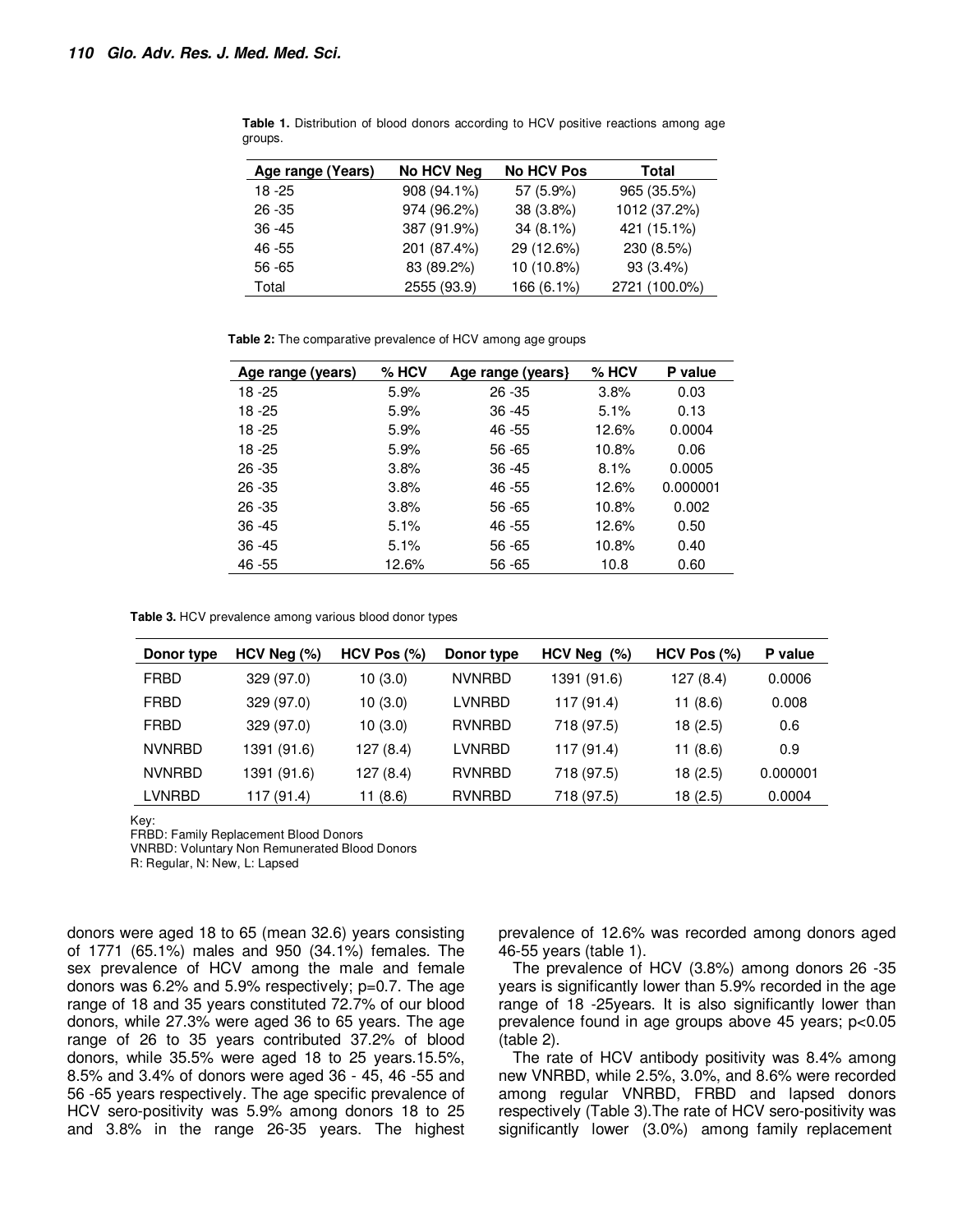| <b>Blood group</b> | $HCV$ Neg $(\%)$ | $HCV$ Pos $(\%)$ | Blood group | $HCV$ Neg $(\%)$ | HCV Pos (%) | p value |
|--------------------|------------------|------------------|-------------|------------------|-------------|---------|
| A                  | 558 (93.5)       | 39(6.5)          | В           | 708 (94.3)       | 43(5.7)     | 0.4     |
| A                  | 558 (93.5)       | 39(6.5)          | AB          | 97 (93.8)        | 8(6.2)      | 0.7     |
| A                  | 558 (93.5)       | 39(6.5)          | O           | 1181 (93.9)      | 77(6.1)     | 0.7     |
| B                  | 708 (94.3)       | 43 (5.7)         | AВ          | 97 (93.8)        | 8(6.2)      | 0.4     |
| B                  | 708 (94.3)       | 43 (5.7)         | O           | 1181 (93.9)      | 77(6.1)     | 0.7     |
| AB                 | 97 (93.8)        | 8(6.2)           | Ω           | 1181 (93.9)      | 77 (6.1)    | 0.5     |

**Table 4.** HCV distribution among ABO blood groups

blood donors than (8.4%) among the newly recruited voluntary donors; p=0.006. The prevalence of 3.0% HCV among the FRBD was also significantly lower than 8.6% among lapsed voluntary donors; p=0.008. The prevalence of HCV among family replacement donors and 2.5% among regular VNRBD was not significantly higher; p=0.6. The difference in the prevalence of HCV among new VNRBD and lapsed donors was also not significant; p=0.9. The lower rate of HCV infection among regular VNRBD (2.5%) and new VNRBD (8.4%) was significant;  $p=0.000001$ , and also significantly lower than 8.6% among lapsed donors; p=0.0004 (Table 3).

The distribution of HCV sero-positive donors showed the lowest rate of 5.7% among blood group B followed by 6.1% among group O subjects. Blood groups AB and A donors had HCV infection rates of 6.2% and 6.5% respectively. There was no significant difference between the HCV prevalence among various blood groups (Table 4).

## **DISCUSSION**

The marker of HCV infection was found in 6.1% of all blood donors in our studied subjects. This prevalence is similar to that reported by Alao et al (2010) who found a 5.4% rate of HCV antibody among blood donors in Makurdi, Benue State, North Central Nigeria. Our finding is also similar to the 5.1% HCV infection among Port Harcourt's blood donors documented by Jeremiah and colleagues (2008). The 6.1% HCV in this study concurred with an earlier finding of 6.0% reported by Buseri et al (2009) among their male dominated blood donors in Oshogbo, South Western Nigeria. Research reports from Pakistan showed a 6.21% among blood donors in a civilian hospital in Rawalpindi (Mumtaz et al, 2002) and 4.78% among those who donated at the Armed Forces Institute of Transfusion in Rawalpindi (Bhatti et al, 1996).

The prevalence of HCV antibody among our blood donors is however higher than 2.0% recorded by Odenigbo et al (2011) in South East Nigeria and 0.5% reported by Erhabor and colleagues (2006) among blood donors in Port Harcourt Nigeria. It is also higher than 3.4% documented by Bala et al (2012) among blood

donors of some selected hospitals in Kano Nigeria. Our blood donors have a higher rate of HCV infection compared to their Ugandan counter parts, where Hladek et al (2006) reported a prevalence of 4.1% using enzyme immune assay. This 6.1 percent HCV infection among our donors is higher than 3.0% documented from a meta analysis study including confirmatory tests of chronic viral hepatitis infection in the sub Saharan Africa, (Madhava et al, 2002). 6.1% prevalence of HCV in our study is also higher than 0.5-1.5% documented by Fischer (1995) among the general population of the United States and 0.65% among their blood donors.

The prevalence of 6.2% HCV among our male blood donors was not significantly higher than 5.9% observed among the female group. This differs from the significant higher HCV antibody sero-positivity reported among female blood donors in Port Harcourt (Jeremiah et al, 2008). We observed significant inter age group differences in the prevalence of HCV among our blood donors with the lowest rate of 3.8% in the age bracket of 26-35 years. High rates of HCV infection of 8.1-12.6% was found within the age range of 36-65 years with the highest rate of 12.6% occurring in the range of 46-55 years (Table 1). This is similar to report of work done by Alao and others (2010) who documented the highest age prevalence of HCV among blood donor above 50 years in Makurdi, Nigeria. It is however at variance with 3.2% highest HCV rate among donors aged 21-30 years in South Eastern Nigeria (Odenigbo et al, 2011). It further failed to agree with another report of work done by Erhabor et al (2006) in Port Harcourt, Nigeria where they documented the highest HCV infection rate among their blood donors aged 18-27 years. It is also different from the highest infection rate of HCV detected among donors aged 30-39 years in Lagos Nigeria (Ayolabi et al, 2006). The similarity between our study in Jos and that of Alao et al (2010) in Makurdi may be due some yet undefined environmental and or social factors found in the North Central geopolitical region of Nigeria where both study sites are located. The non-uniform variability in the age related prevalence of HCV sero-positivity among blood donors from various regions calls for further study to determine the epidemiological factors responsible for the spread of HCV to allow for institution of control measures.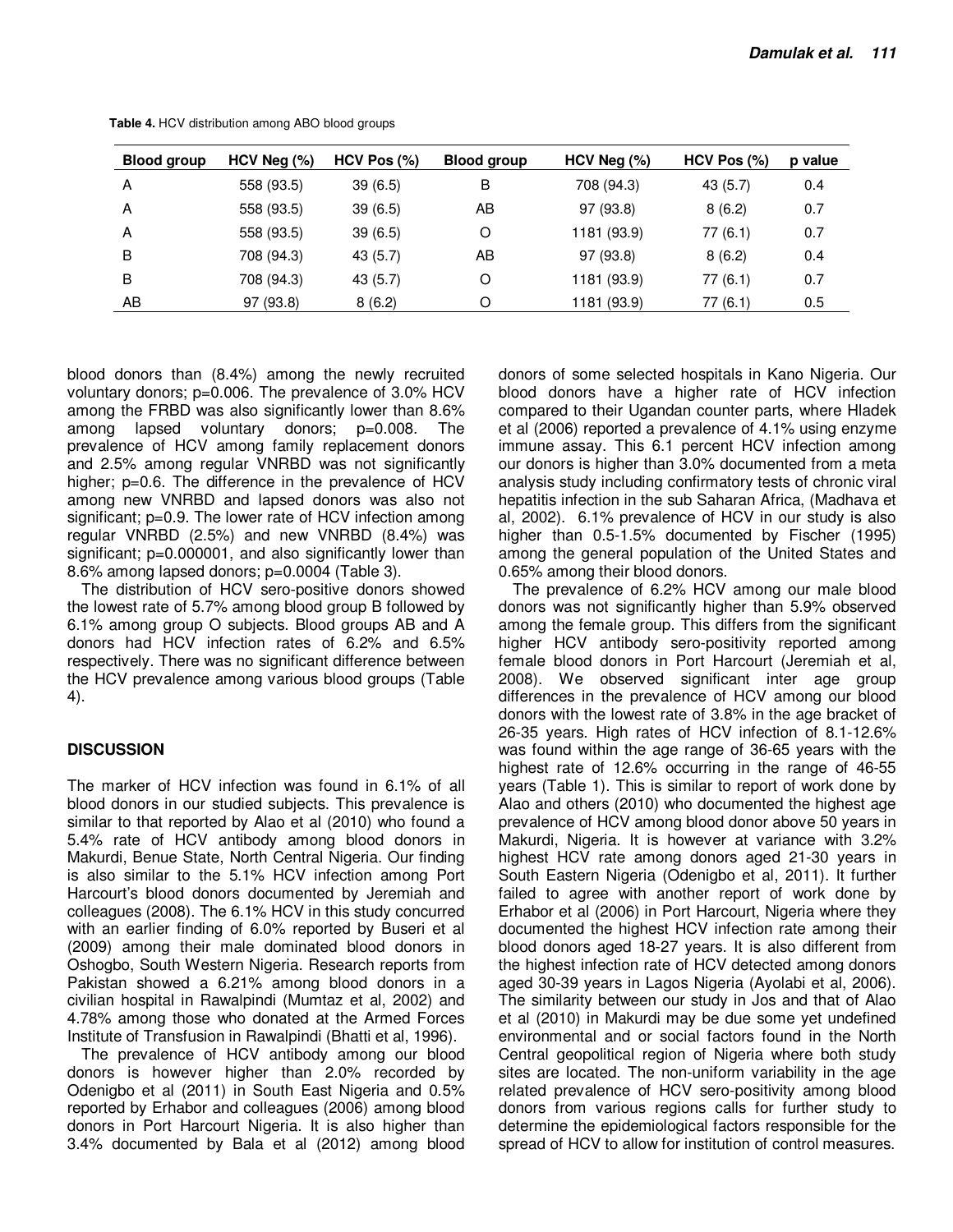The lowest rate observed among donors aged 26-35 years suggests that the Club 25 made up of young donors aspiring to donate at least twenty five times by the age of 25 years might not be the safest donor group. There is need to educate these young persons, on the routes of contracting transfusion transmissible infections. Emphasis should be placed on the recruitment of donors below 36 years where the prevalence of HCV is lower than among those above 35 years. There is need to urgently develop vaccines for the prevention of HCV infection among young prospective blood donors.

The prevalence of 3.0% HCV infection among FRBD was significantly lower than 6.6% among all voluntary blood donors; p=0.01. Our observation of 3.0% HCV among family replacement blood donors is lower than 7.5%, Mujeeb et al (2008) earlier reported among FRBD from interior Sindh, Pakistan. Three per cent HCV seropositivity among our FRBD is higher than 0.2% documented by Erhabor et al (2006) among family replacement blood donors in Port Harcourt. This prevalence is however similar to 3.6% documented by Abdul mujeeb et al (2006), among first time blood donors in Karachi. 2.5% HCV rate among our voluntary blood donors is higher than 0.74% found among voluntary blood donors who donated at a tertiary heaith centre in rural area of India, (Gari et al, 2012). Lapsed and new voluntary non-remunerated voluntary blood donors have significantly higher HCV infection rates than FRBD;  $P=$ 0.008 and 0.006 respectively. The lower sample size of FRBD in this study may explain this finding. There is however great need to strengthen donor selection process through donor education towards self deferral and meticulous application of donor suitability criteria to the elimination of those at risk of transmitting transfusion transmissible infections in the blood service. The 2.5% prevalence of HCV among regular non-remunerated voluntary blood donors is not significantly lower than 3.0% among FRBD; p=0.6. The prevalence of HCV among regular VNRBD was significantly lower than among lapsed VNRBD; p=0.004 and new VNRBD; p=0.000001 (Table 3). This prevalence of 2.5% HCV among our regular blood donors is however higher than 1.6% determined by enzyme immuno assay among voluntary blood givers in the Senegal (Etard et al, 2003). The pattern of HCV infection among our voluntary blood donors differs from among Indian voluntary donors were 1.62% and 1.55% were documented among their regular and new voluntary donors respectively, (Jain, 2003). The HCV infection in this study suggests the need to intensify voluntary blood donor recruitment with focus on retention of all safe persons for regular donations. We join Kew et al (2004) in recommending the development of strategy for a comprehensive prevention and control of hepatitis C virus infection in the community

The distribution of HCV reactive blood donors, according to their ABO blood groups, showed no significant differences between the ABO blood antigens;

p>0.05. The highest rate of 6.5% was observed among blood group A, followed by AB (6.2%), group O (6.1%) and 5.7% among blood group B, (Table 4). The prevalence of HCV among our blood groups A and O donors are higher than 1.3% and 2.4% documented by Odenigbo et al (2011) among donors of same blood groups in Nnewi, South East Nigeria. This further calls for more study into the mode of the spread and prevention of this viral agent in order to save blood donor pool.

## **CONCLUSION**

We conclude from this study that, while HCV infection is common among all types of blood donors donating at the blood service, regular non-remunerated voluntary blood donors are the least affected. We further conclude that HCV infection is not related significantly to ABO blood group system.

#### **RECOMMENDATION**

We recommend the screening of all blood donors for HCV regardless of donor types and previous HCV status. There is need to develop vaccine to immunize all children who are the future blood donors and all safe blood donating adults.

## **ACKNOWLEDGEMENT**

We wish to thank the Centre for Disease Control and the National Blood Transfusion Service for providing us with the enabling environment. We are grateful to the staff of the North Central Zonal Centre of the National Blood Transfusion Service. We are deeply indebted to our ever cooperating blood donors in North Central Nigeria; we indeed say thank you.

#### **REFERENCES**

- Abdul Mujeeb S, Nanan D, Sabir S, Altaf A, Kadir M (2006). Hepatitis B and C infections in first time blood donors in Karachi: a possible subgroup for sentinel surveillance. East Mediterr Health J. 12: 735- 741
- Alao OO, Okwori EE, Araoye MO (2010). The sero-prevalence of hepatitis C virus infection among prospective blood donors in makurdi, Nigeria. The internet J. infect. Dis. 8: DOI: 10.5580/1d2e.
- Ayolabi CI, Taiwo MA, Omilabu SA, Adebisi AO, Fatoba OM (2006). Ser-prevalence of hepatitis C virus among blood donors in Lagos, Nigeria. Afr. J. Biotechnol. 5: 1994-1996
- Bala JA, Kawo AH, Muktar MD, Sark A, Magaji W, Aliyu LA, Sani MA (2012). Prevalence of hepatitis C infection among blood donors in some selected hospitals in Kano, Nigeria. Intern. Res. J. Microbiol. 3: 217-22
- Bhatti FA, Shaheen N, Tariq WUZ, Amin M, Salim M, (1996). Epidemiology of hepatitis C virus in blood donors in Northern Pakistan. PAFMJ; 46: 91-92.